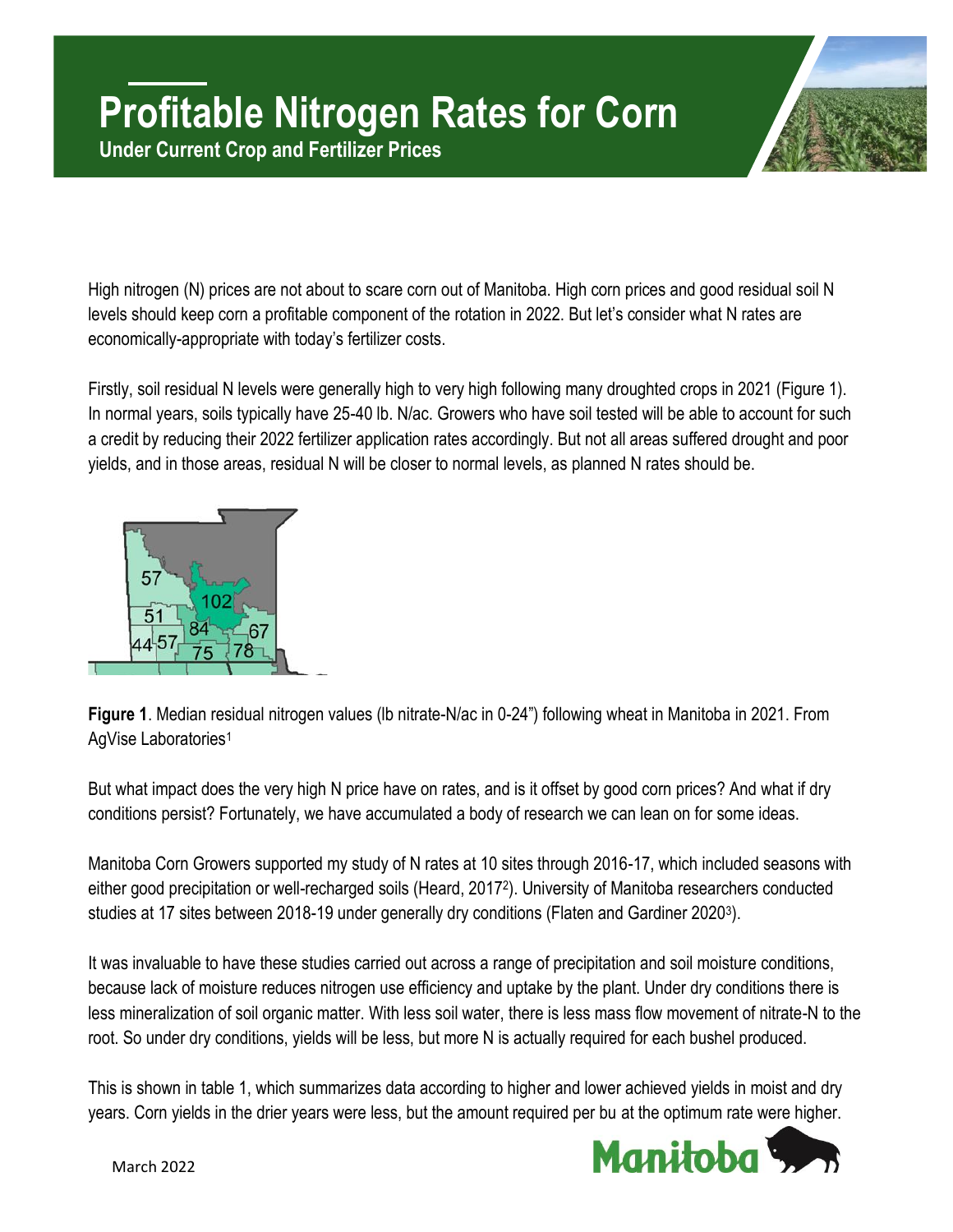Yet the amounts per acre were strikingly similar across yield levels and moisture conditions, ranging between 150- 190 lb. N/ac.

**Table 1**. Nitrogen requirement to achieve the economically optimum yield for higher and lower potential yields.

| Moist sites (2016-17) | Dry sites (2108-19)                |  |
|-----------------------|------------------------------------|--|
| Lb N/bu produced      |                                    |  |
| (7 sites)<br>0.95     | $(11$ sites)<br>$1.1 - 1.4$        |  |
| (3 sites)<br>1.2      | $(7 \text{ sites})$<br>$1.5 - 2.1$ |  |
|                       |                                    |  |
| 150-180               | 150-190                            |  |
|                       |                                    |  |

This data was produced well before such current extremes in crop and fertilizer prices. Have economically optimum rates changed?

When the data across moisture sites are combined (since one really does not know in advance if they will have a dry or moist year), a general yield function can be produced to compare the impact of various N costs and crop prices, based on higher and lower yield potential sites (Figure 2). Such responses can then be used to calculate the most economic N rates, or MERN (Table 2). These response curves are actually quite similar in shape, and the economically-optimum N rates are within 10-15 lb. N/ac despite a 50 bu/ac yield gap.



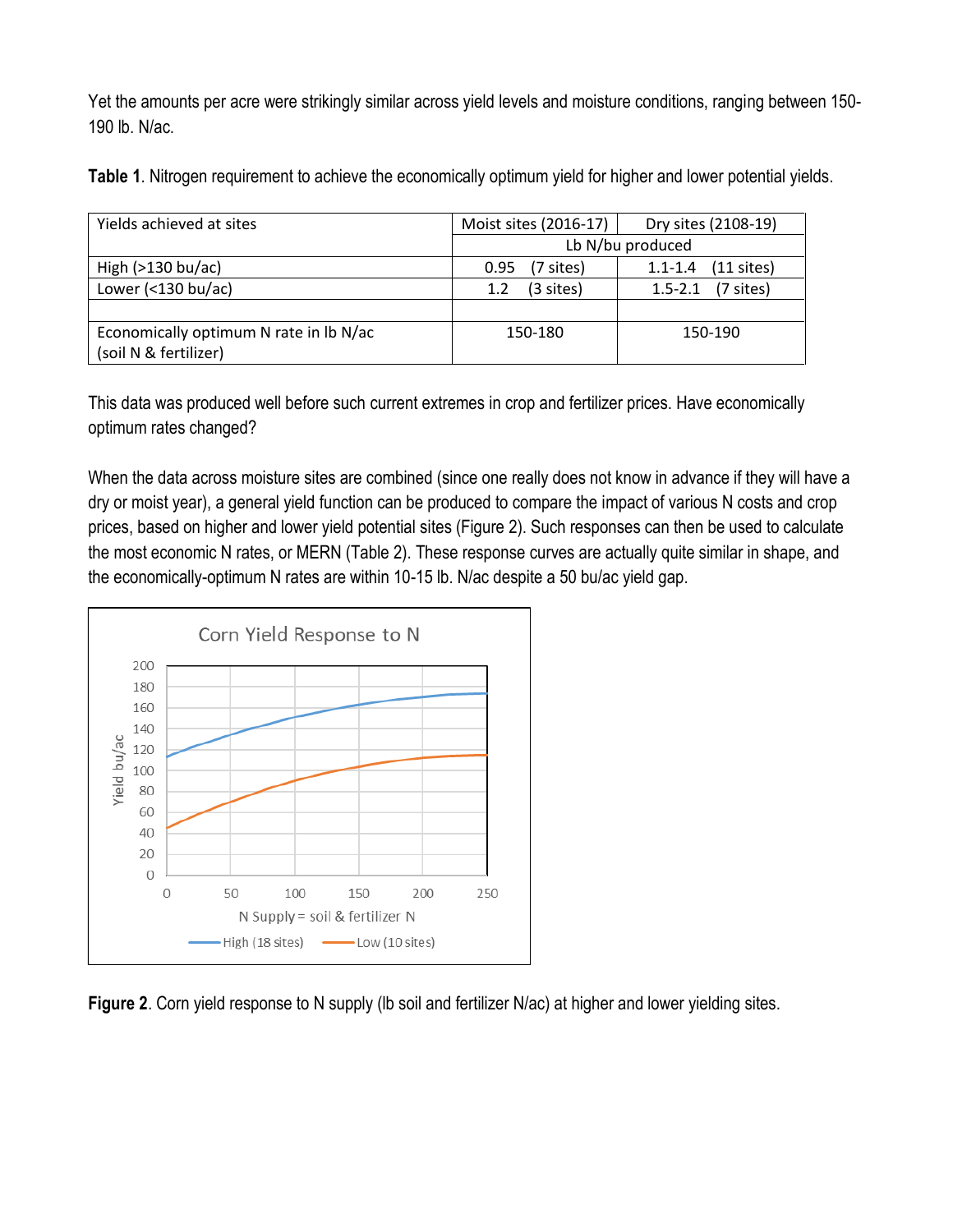|               | Corn price \$/bu                                      |        |         |                                    |        |         |  |
|---------------|-------------------------------------------------------|--------|---------|------------------------------------|--------|---------|--|
| N cost per lb | \$6.00                                                | \$8.00 | \$10.00 | \$6.00                             | \$8.00 | \$10.00 |  |
| N             |                                                       |        |         |                                    |        |         |  |
|               | High Yield (>130 bu/ac) potential                     |        |         | Lower yield (<130 bu/ac) potential |        |         |  |
|               | Total N supply Ib N/ac (soil nitrate plus fertilizer) |        |         |                                    |        |         |  |
| \$0.40        | 210                                                   | 230    | 240     | 210                                | 215    | 220     |  |
| \$0.60        | 205                                                   | 220    | 225     | 195                                | 205    | 210     |  |
| \$0.80        | 185                                                   | 205    | 215     | 180                                | 195    | 205     |  |
| \$1.00        | 165                                                   | 190    | 205     | 165                                | 185    | 195     |  |
| \$1.20        | 150                                                   | 175    | 190     | 155                                | 175    | 185     |  |
| \$1.40        | 130                                                   | 165    | 180     | 140                                | 165    | 180     |  |

**Table 2**. Most economic nitrogen rate (MERN) for high and low yield potential sites, across a wide range of N costs and crop prices.

Values in the above table are for comparative purposes, based on what one anticipates their N costs and crop prices will be. The value is the N supply that maximizes return, but in fact a +/-10 lb N/ac from these values provides within \$1/ac of this same return. Remember to subtract your soil test N from these values!

Now one may ask what constitutes a high versus lower yielding site. This may be soil productivity, limitations of drainage, salinity, erosion or poor crop husbandry. Poor crop husbandry means delayed seeding, inappropriate plant populations, soil compaction and delayed weed control, which were some factors associated with lower yields at my research sites.

There are many cases of exceptional crop husbandry and very high nutrient efficiency by Manitoba farmers. I have measured efficiencies of 0.84 lb N supply/bu in high yielding corn grower fields. This was achieved with reduced tillage, some N at seeding followed by the remainder at side-dressing.

So Manitoba farmers will likely reduce N rates for corn in 2022, primarily due to high residual N levels, rather than high N costs. However, higher fertilizer prices do mean that growers have more risk, in order to pursue high potential returns. Good field husbandry is always important, especially early weed control, to optimize nitrogen use efficiency.

## References

<sup>1</sup>AgVise Laboratories. [https://www.agvise.com/wp-content/uploads/2021/11/agvise-soil-test-summary](https://www.agvise.com/wp-content/uploads/2021/11/agvise-soil-test-summary-canada-2021.pdf)[canada-2021.pdf](https://www.agvise.com/wp-content/uploads/2021/11/agvise-soil-test-summary-canada-2021.pdf)

<sup>2</sup>Heard, J. 2017. Nitrogen for MB corn: rates and splits.

<https://mbcropalliance.ca/assets/uploads/images/2017-corn-N-poster.pdf>

<sup>3</sup>Don Flaten and Lanny Gardiner 2020. Optimum Nitrogen Fertilizer Management Strategies for Modern Corn Hybrids in Manitoba Final Project Report to the Manitoba Corn Growers Association